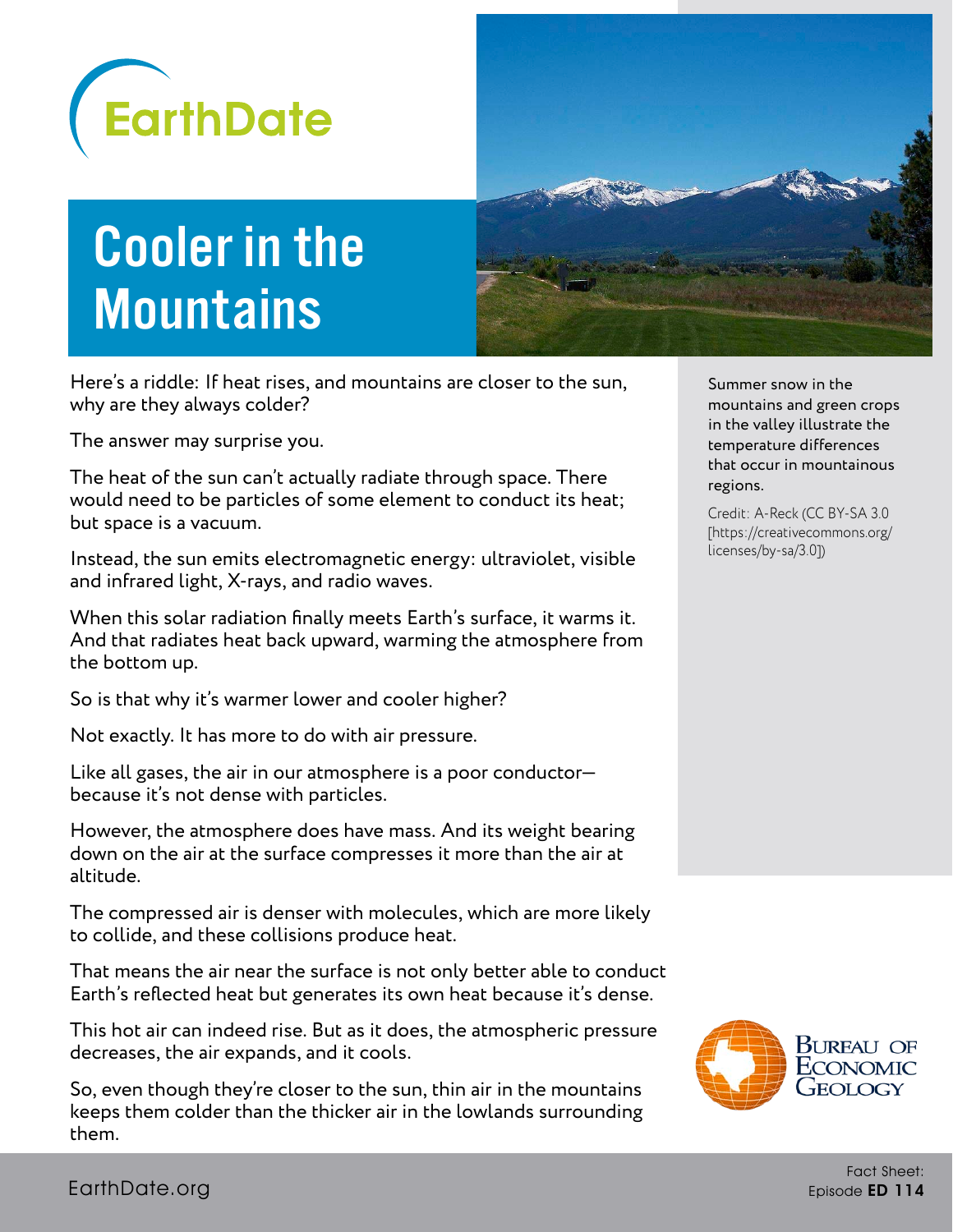### Background: Cooler in the Mountains

**Synopsis:** During the summer heat, many vacationers head to the mountains to cool off. But if heat rises and mountains are closer to the sun, why is it cooler at elevation?

- The sun is extremely hot, but it can't radiate its heat through the vacuum of space; without particles colliding, heat can't be conducted.
	- **O** Instead, the sun emits solar radiation as electromagnetic energy such as X-rays; radio waves; and ultraviolet, infrared, and visible light. This radiation makes its way to Earth as the constant solar wind and in pulses of energy called coronal mass ejections.
	- **O** Some heat is generated as particles in Earth's middle and upper atmosphere interact with shorter-wavelength solar radiation (like X-rays and UVc rays) to produce the thermosphere's ionosphere and the stratosphere's ozone layer. However, most of the sun's energy passes right through these layers to warm Earth's surface.
	- **O** The heat radiates back into the atmosphere, warming the lower atmosphere—the troposphere—from the bottom up, thus driving Earth's weather.
	- Our atmosphere is made up of a mixture of gases: 78 percent nitrogen; 21 percent oxygen; 0.93 percent argon; and smaller amounts of carbon dioxide, water vapor, neon, helium, methane, krypton, and hydrogen.
		- Like most gases, air is a pretty poor conductor of heat because its particles are far apart, limiting collisions that transfer heat.
- The ideal gas law, PV=nRT, defines the relationship among atmospheric pressure, volume, and temperature.
	- When temperature increases, it increases the kinetic energy of the gas so that its particles collide more frequently, thus increasing pressure.
	- **O** When gas is compressed into a smaller volume, pressure increases. Since compression forces particles closer together, there are more collisions, causing temperature to rise. (Recall how bike pumps heat up when you inflate a tire.)
- **O** Conversely, if a gas is allowed to expand, its pressure drops so there are fewer collisions, causing temperature to drop. (When you let air out of a bike tire, the stem gets cold as the air expands through it to occupy a larger volume.)
- **O** The same volume of gas will have a higher temperature under high pressure than under low pressure.
- The adage that "hot air rises" should really be restated as "less dense gas rises."
	- **O** Atmospheric pressure, which is greatest at the surface of Earth, forces more-buoyant objects upward toward lower pressure until gravity overwhelms the force of their buoyancy.
	- **O** Hot air rises because it is more buoyant than cold air, like oil rises to the top of water.
	- **O** Hot-air balloons have very light containers that enable the buoyant force to overcome gravity. A lighter gas like helium is even more effective.
	- As hot air rises, unconfined, into cooler air that buoys it upward, it expands rapidly, losing pressure and driving temperature lower, so the effect of "hot air rising" tends to be short-lived and localized.
- At more than 29,000 ft (8,848 m), Mount Everest is Earth's highest mountain above sea level; it is the closest point on Earth to the sun.
	- $\bullet$  Its average temperature ranges from -2°F (-19°C) in July to -33°F (-36°C) in January; at times it can get as cold as -76°F (-60°C).
	- **O** The crest of Mount Everest may be almost 5.5 mi (8.848 km) closer to the sun than Miami, but the sun is about 93,000,000 mi (150 million km) from Earth, rendering elevation differences on Earth negligible.

#### **References: Cooler in the Mountains**

Why Is It Cooler Up in the Mountains? I ABC (Australia) Science **EarthDate** [Why Is It Colder at the Top of a Mountain Than It Is at Sea Level? | Howstuffworks.com](https://science.howstuffworks.com/nature/climate-weather/atmospheric/question186.htm) [Why Does Air Expand When You Heat It, and Why Does Hot Air Rise? | NTSA](https://www.nsta.org/publications/news/story.aspx?id=52428) Why Is It Colder at a Higher Altitude When Technically It Is Closer to the Sun? I UCSB ScienceLine



Bureau of ECONOMIC GEOLOGY

[EarthDate.org](http://www.earthdate.org) Fact Sheet: Episode ED 114

Contributors: Juli Hennings, Harry Lynch